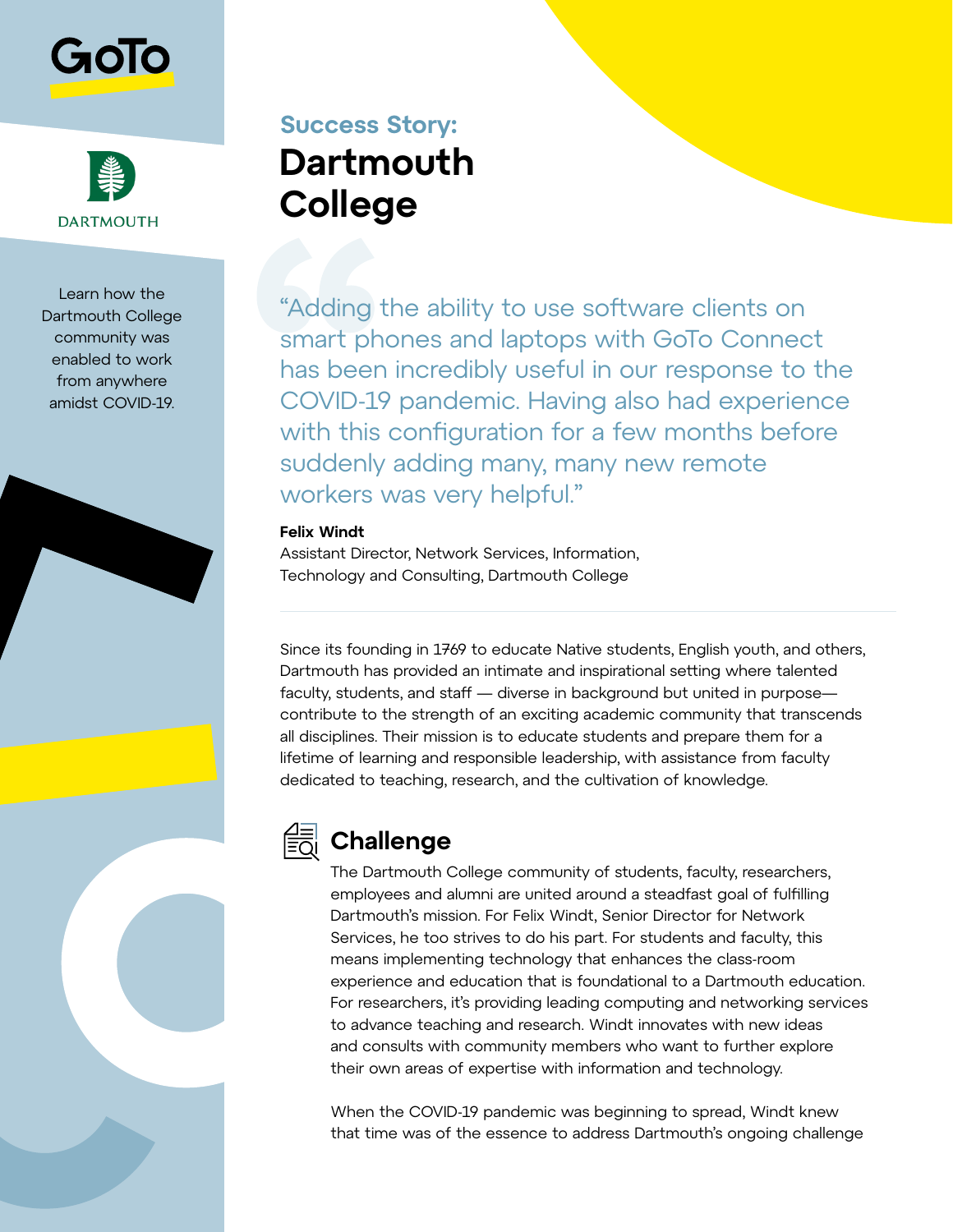of managing a traditional on-premises VoIP phone system, as well as some very old desk phones that were falling out of support. Not only did this system prevent the Dartmouth community from operating at peak productivity levels, it provided no real options for supporting the mobile workforce that became a reality.



### **Solution**

GoTo Connect is the cloud-hosted solution that fit the bill for Dartmouth. Key contributing factors included ease of use, integrated software solution, ease of deployment, reliability and predictable pricing. GoTo Connect has a strong foundation in the K-12 education sector and has branched out into higher education after building and testing out competitive services.

"We also liked that GoTo Connect had a decent presence in school systems, as education as a vertical tends to be somewhat different – higher ed specifically is the epitome of bring your own device, or BYOD, both on the student and faculty side. This is particularly true for Dartmouth," said Windt.

The transition to the cloud has been a steady and straightforward process. Windt and his team have replaced thousands of desk phones with software, headsets, computers, and Polycom phones. This also includes many public phones, such as wall-mounted phones in labs, phones in elevators, and blue light phones that act as panic buttons to notify Dartmouth's Safety and Security office. In addition, Dartmouth easily converted numerous service and frontline support call centers to the GoTo Connect Support Center.



# **Results**

Dartmouth College has converted thousands of users, with their sights set on thousands more. As with any substantial technological migration, there are bound to be bumps along the way, but Windt assures that they've been easily managed. "Because of the many use cases we support, not every conversion is simple, and each department has their own workflows that we try to take into account when migrating them to the new platform. Overall the migration has been a resounding success," he states.